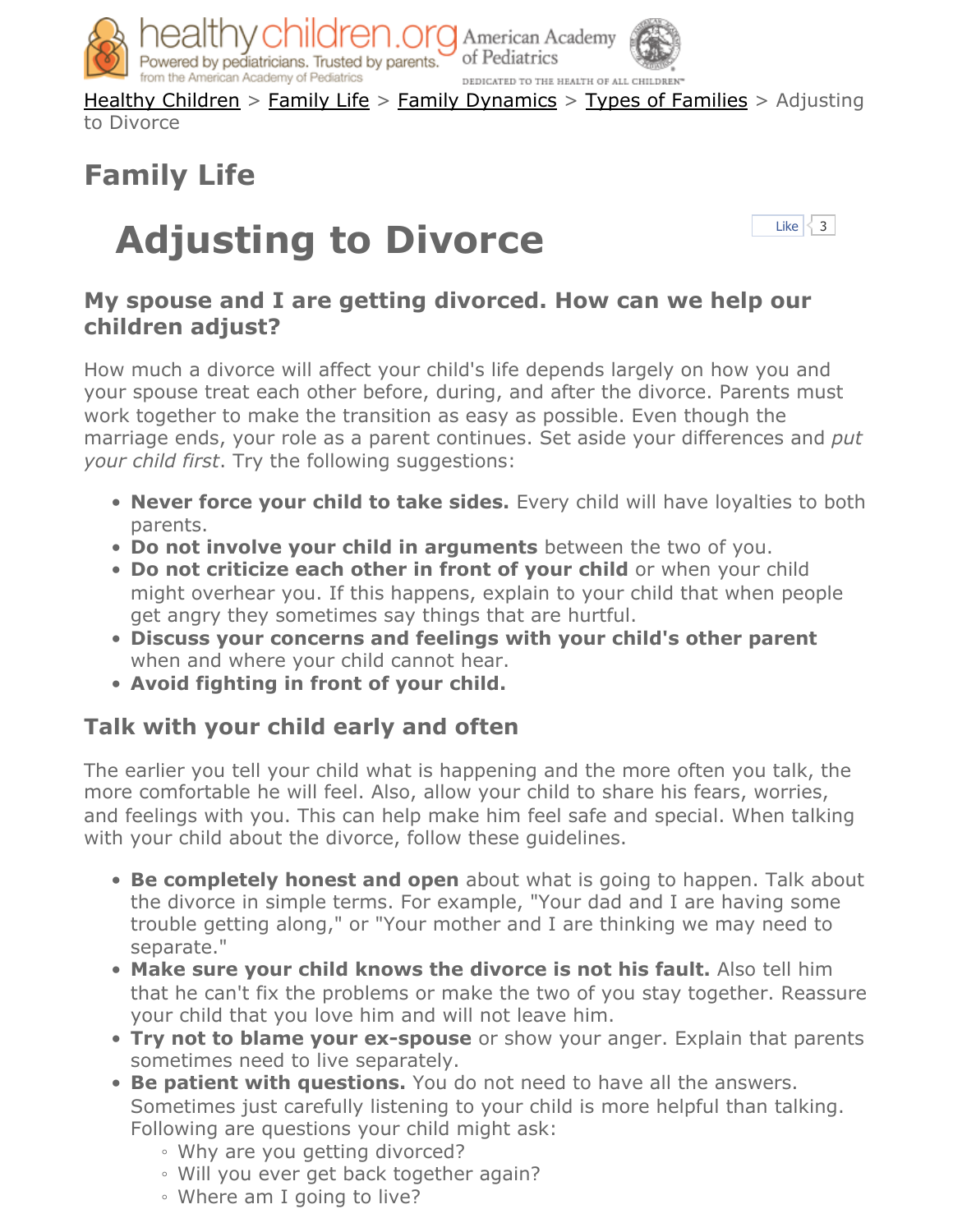- Will we have to move?
- Will I need to change schools?
- Was the divorce my fault?
- How often will I see Daddy/Mommy?
- Are we going to be poor?

Reassure your child that he is safe and loved. If needed, don't hesitate to get help from your pediatrician or a family counselor.

#### **Respect the Relationship Between Your Child and the Other Parent**

It is important to let your children show their love to both parents. Unless your exspouse is unfit to parent, try not to let your differences keep your children away from him or her. Children should be allowed to spend time with their other parent without feeling guilty. Reassure your children that you both still love them even though they may only be living with one parent at a time.

#### **Keep Your Child's Daily Routine**

Try to keep your child's routine, friends, school, and environment as unchanged as possible. Schedule meals, chores, and bedtime at regular times so that your child knows what to expect each day. Parents living separately should agree on a set of consistent rules for both households. It is also very important to live up to your promises to visit or spend time with your child. A routine weekly or monthly schedule may be comforting to your child.

#### **Use Help from the Outside**

Children often turn to neighbors, grandparents, and friends for comfort and attention. These relationships can offer support and can be very helpful to children as they adjust to a divorce. Teachers or school social workers should be made aware of a divorce so they can let you know if any problems arise in school. It's also important for your child's school to know whom to contact for permission for special activities or in an emergency.

Divorce is not always easy for parents either. Don't be afraid to see a counselor if you are having trouble adjusting to a divorce. It is important for parents to stay healthy so they can be available to their children during this difficult time. Social agencies, mental health centers, women's centers, and support groups for divorced or single parents are helpful. There are also many informative books and articles about divorce for both parents and children. Your pediatrician is very aware of the effects that separation and divorce may have on emotions and behavior. He or she can help you find ways to cope with the stress you and your children are feeling.

Last Updated 5/11/2013

Source

Divorce and Children (Copyright © 2006 American Academy of Pediatrics 2006, Updated 3/2011)